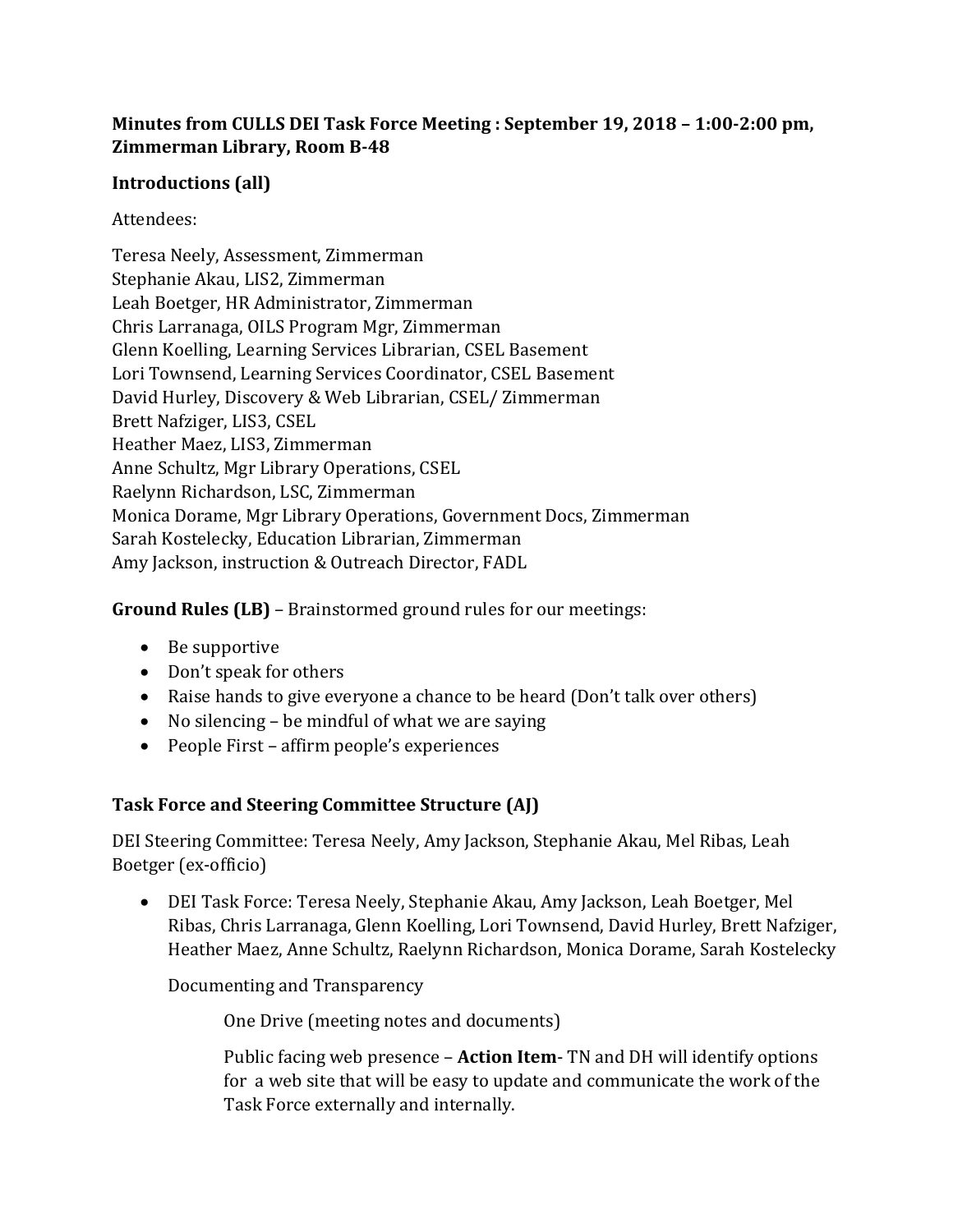Task Force meetings will be open to anyone who wants to attend. Anyone in the College can attend, participate, and contribute.

# **Task Force Charge (LB)**

We reviewed and updated the [Task Force Charge](https://unmm-my.sharepoint.com/:b:/g/personal/neely_unm_edu/EXNOBIeRT6lAsZpy6IuNWxkBsurKr3OQJDGClyZSiu1O1g?e=9Iajg6) to reflect the current Steering Committee members.

# **Strategic Plan (TYN)**

We reviewed the current *Strategic Plan*. We need to make sure to align our work with the Strategic Plan. The Task Force will have the first report ready by February 15, 2019 as indicated in the Charge

ClimateQUAL - <https://www.climatequal.org/home>

The Task Force was asked to review the ClimateQUAL site and sample questions for discussion at the October meeting.

# **Exercise (all) - Identify Goals/Issues of Concern.**

At the September 13, 2018 Steering Committee meeting, the following goals/issues were generated to begin the conversation about what issues the Task Force will work on. Task Force members were asked to generate issues/concerns and place each under the topics identified. Items that didn't seem to fit any of the pre-generated categories are listed under Misc. All topics highlighted in **yellow** were added during the meeting. CUL&LS Stated Commitment to DEI did not have any comments. [Pics of post-its can be found here.](https://unmm-my.sharepoint.com/:f:/g/personal/neely_unm_edu/ErWcuhH60ulCstf3emhtExIBiJH9Lxmp3YCFStDTEFoORg?e=Pq6zlG)

## **Universal Design**

Universal design or inclusive design is the design of buildings, products or environments to make them accessible to all people, regardless of age, disability, or other factors.

- All single bathrooms Gender Neutral
- Above and Beyond the what the law requires
- Online and Physical in person
- CSEL Elevators
- Bathroom Access
	- o Double Door (no button)
	- o Staff bathroom
- Public space and work space
- Accessible furniture and spaces
- Retrofit old construction in our buildings

## **Retention**

• Flexibility for work schedules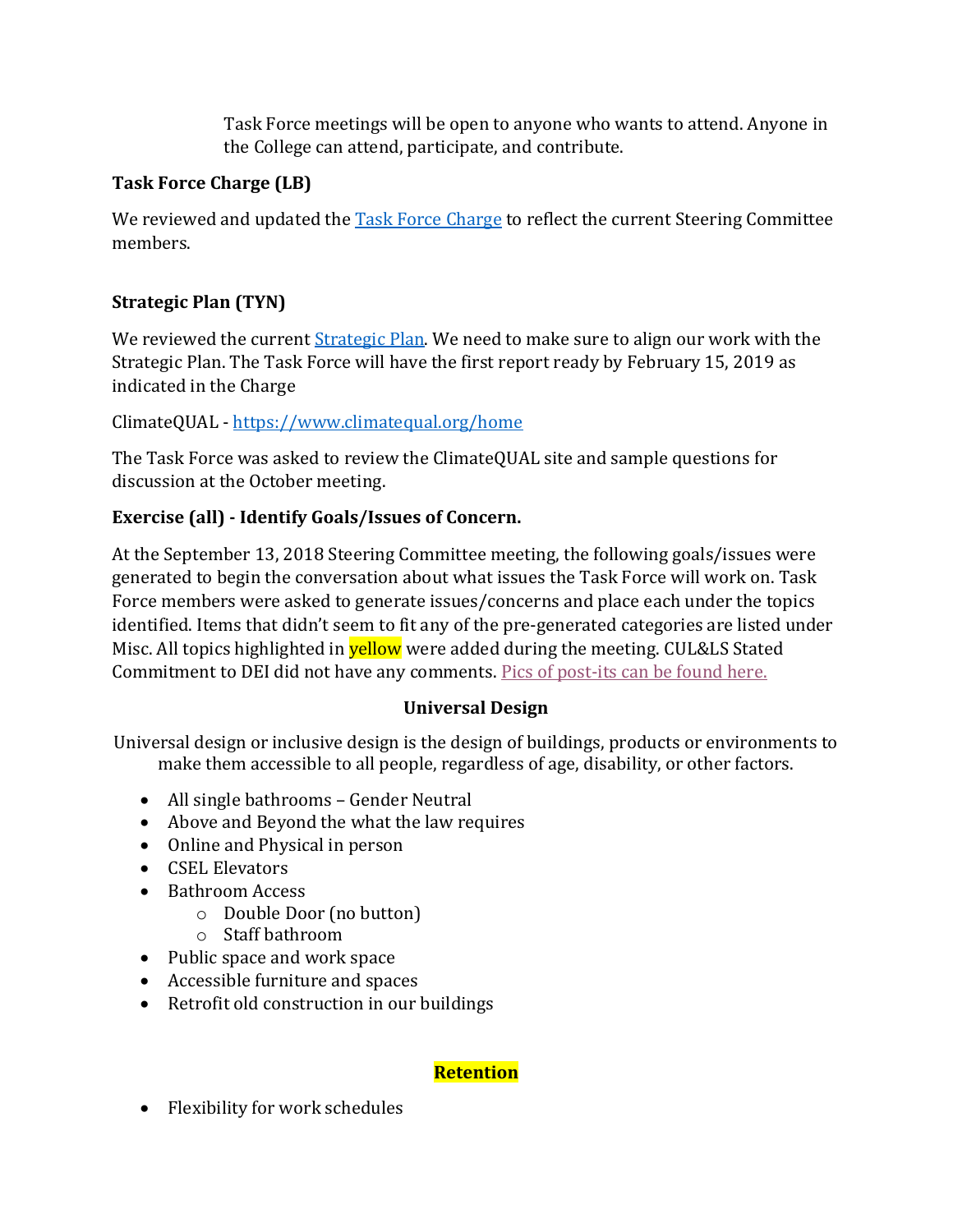- Way to address complaints effectively before people leave
- Post Exit Interview (interview the people who have left the CUL&LS)
- Diversity at all levels of org; not just in initial hire (even if we do better in that area)
- Changes to mentoring

# **Hiring (Recruitment)**

- Reproducing whiteness
- Clarifying for chairs how we prioritize hiring underrepresented people (i.e. qualifying experience is not always apples to apples)
- Adding language on jobs that has preferred Native American or Spanish speaking knowledge for ALL (not just outreach)
- Expedience in hiring

## **Gender Inequality**

- Women reviewed differently than men
- Women volunteering for other tasks
- Dude in positions of power in this profession don't reflect demographics of profession (same with race)
- What work do women/men do on committees
- Women doing committee work but not always chairing

## **Power Differentials**

- Junior Faculty vs Senior Faculty
- Faculty vs Staff
- How to navigate hierarchies respectfully
- Levels (rank) within organization how does it impact communication? Opportunity?
- Within the organization different parts (UL, depts. Within UL, between UL, OILS, Press)
- Interactions with patrons UNM and non-UNM
- THIS (with an arrow to the topic)
- Tenured and untenured power difference

#### **Sexism**

- Examine gender and positions
- Subject headings
- How does sexism contribute to power differentials in the UL?

## **Racism**

- Resources for countering racist language, especially for frontline staff
- Training
- Murals
- Intersectionality
- Expectations for ethnic studies and race = knowledge